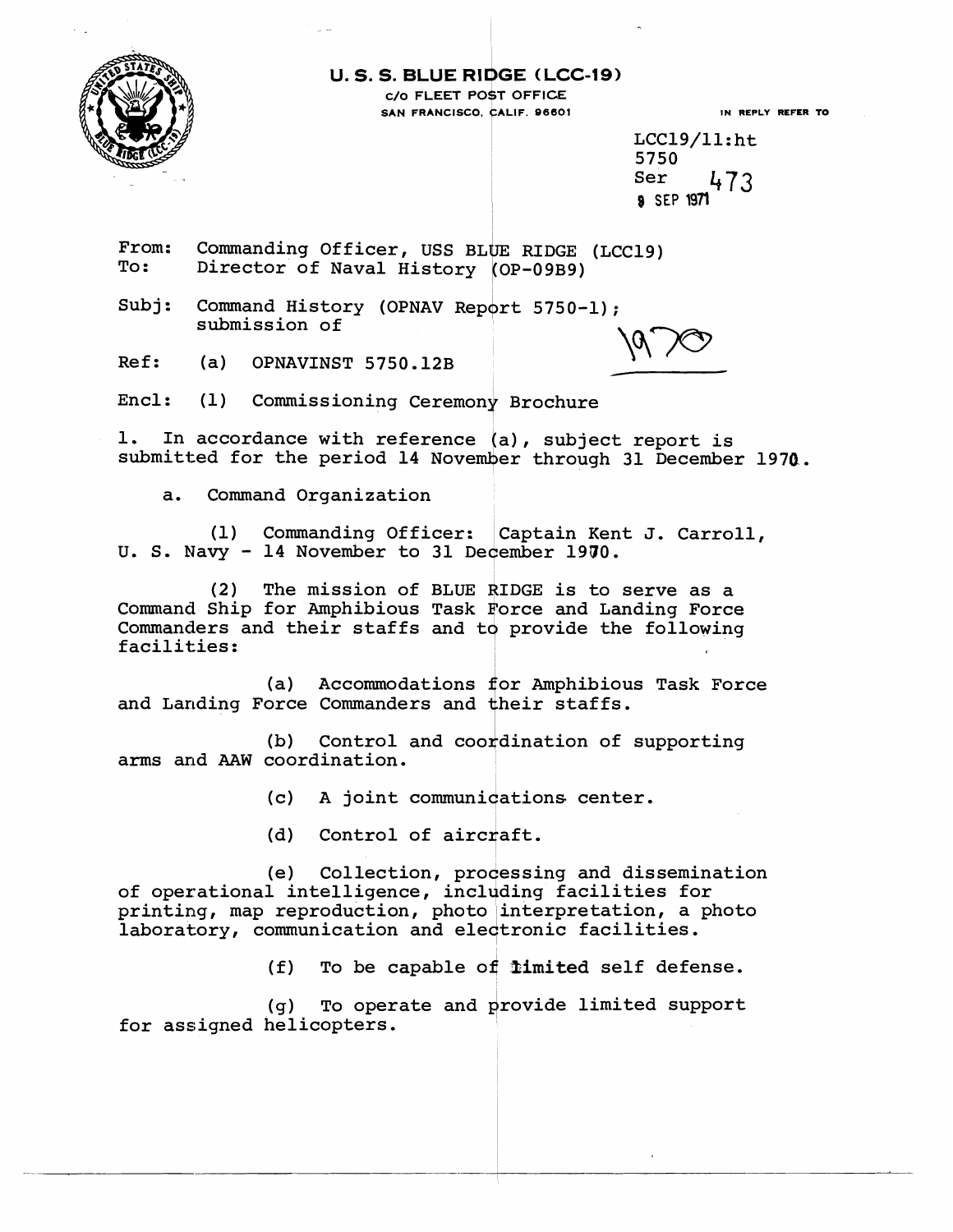## $LCC19/11:$ ht 5750

(3) BLUE RIDGE was placed in commission special on 14 November 1970 at the Philadelphia Naval Shipyard and was assigned to the Commandant FOURTH Naval District for completion of construction and fitting out. The homeport was designated as San Diego, Cali

b. Summary of Operations

(1) None

c. Special Topics

(1) The commissioning ceremony for BLUE RIDGE was conducted on 14 November 1970 at the Philadelphia Naval Shipyard. The ship was sponsored by Mrs. Harry F. Byrd, Jr., wife of the  $\bar{U}$ . S. Senator from Virginia. The principal speaker at the ceremony was the Honorable John W. Warner, Under Secretary of the Navy.

d. Documentary Annexes

 $(1)$  Enclosure  $(1)$ .

CARROLL

Copy to: COMPHIBPAC